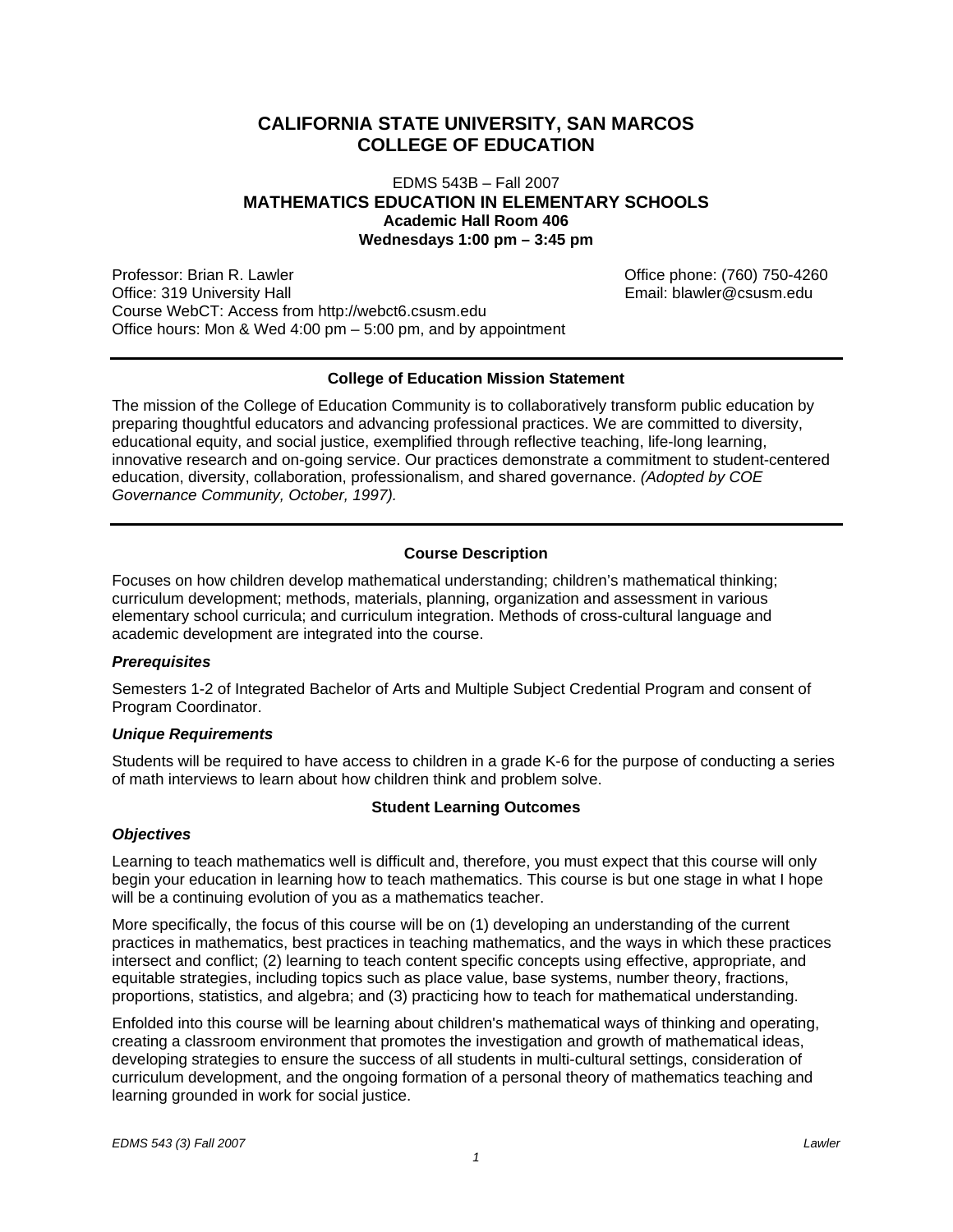# *Teacher Performance Expectation (TPE) Competencies*

The course objectives, assignments, and assessments have been aligned with the CTC standards for Multiple Subject Credential. This course is designed to help teachers seeking the California Multiple Subjects Credential to develop the skills, knowledge, and attitudes necessary to assist schools and district in implementing effective programs for all students. The successful candidate will be able to merge theory and practice in order to realize a comprehensive and extensive educational program for all students.

You will be required to formally address the following TPEs in this course:

- TPE 1a Subject Specific Pedagogical Skills for Multiple Subject Teaching (Mathematics)
- TPE 2 Monitoring Student Learning During Instruction

The following TPEs are given secondary emphases:

- TPE 3 Interpretation and use of assessments
- TPE 4 Making content accessible
- TPE 5 Student engagement
- TPE 6a Developmentally appropriate practices in grades K-3
- TPE 6b Developmentally appropriate practices in grades 4-8
- TPE 6d Developmentally appropriate teaching practices for special education: teaching the special education population in the general education environment
- TPE 7 Teaching English learners
- TPE 8 Learning about students
- TPE 9 Instructional planning
- TPE 10 Instructional time
- TPE 11 Social environment
- TPE 13 Professional growth
- TPE 14 Educational technology in teaching and learning
- TPE 15 Social justice and equity

# *Authorization to Teach English Learners*

This credential program has been specifically designed to prepare teachers for the diversity of languages often encountered in California public school classrooms. The authorization to teach English learners is met through the infusion of content and experiences within the credential program, as well as additional coursework. Students successfully completing this program receive a credential with authorization to teach English learners. *(Approved by CCTC in SB 2042 Program Standards, August 02)*

#### **Course Requirements**

# *Required Texts*

California Department of Education (2005). *Mathematics framework for California public schools: Kindergarten through grade twelve*. Sacramento, CA: Author. [online http://www.cde.ca.gov/ ci/ma/cf/index.asp]

National Council of Teachers of Mathematics (2000). *Principles and standards for school mathematics*. Reston, VA: Author. [online http://standards.nctm.org/ (NCTM members have full access)]

*STAR Test Blueprints for Standards Items*. [online http://www.cde.ca.gov/ta/tg/sr/blueprints.asp]

Van de Walle, J. A. (2007). *Elementary and middle school mathematics: Teaching developmentally* (6<sup>th</sup> Ed.). Boston: Pearson Education, Inc. [online companion http://wps.ablongman.com/ ab vandewalle math 6]

\*Several other readings are required and will be available for download.

#### *Additional Required Materials*

| TaskStream account                                     | WebCT access |
|--------------------------------------------------------|--------------|
| Electronic or Paper method to submit work during class | Calculator   |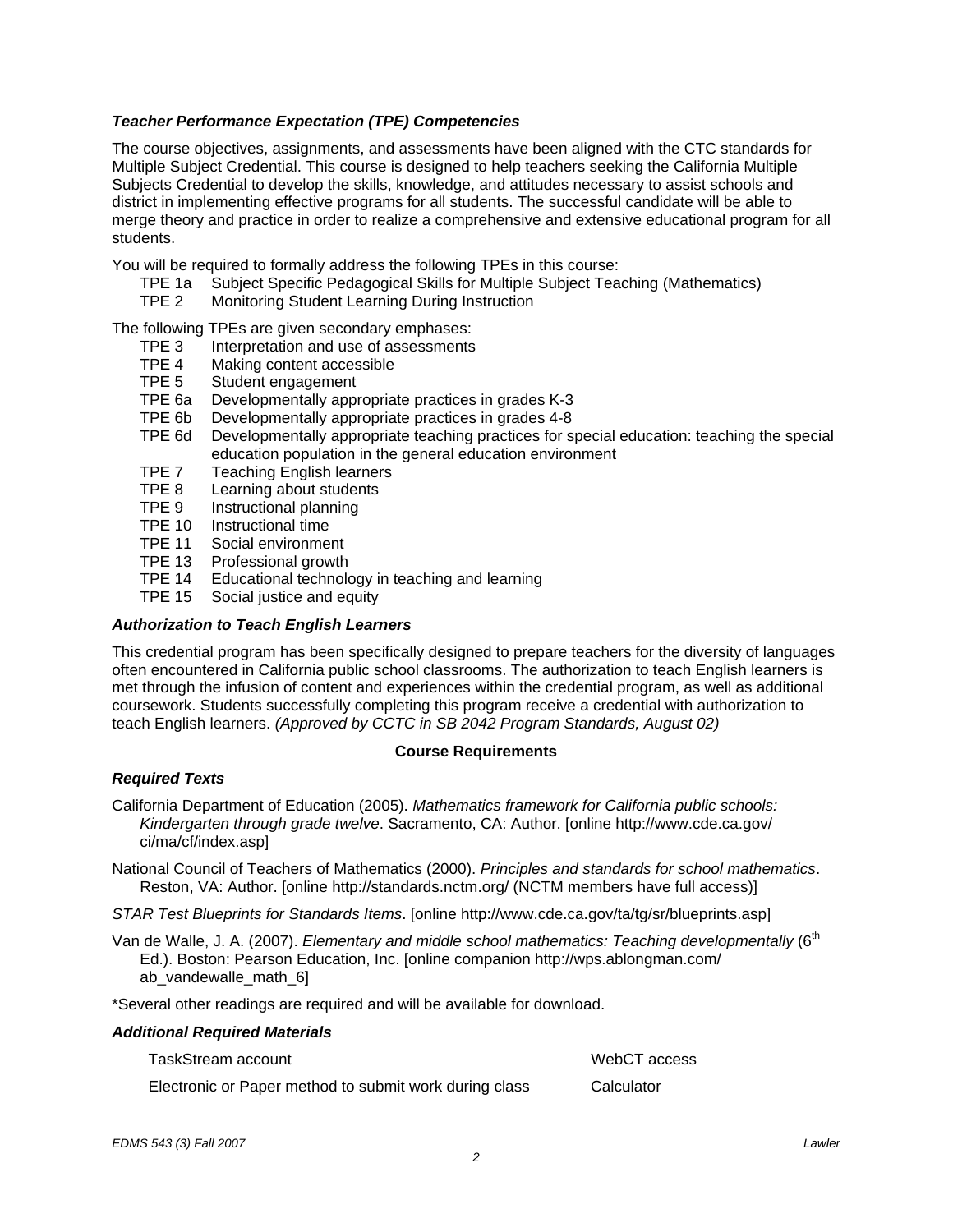# *Key Assignments*

*Reading Reflections* (20%) - Each week students will write in response to assigned readings. These reflections will serve to support understanding, synthesis, and application of the topics addressed. Further, the responses will connect important ideas in mathematics education to personal beliefs and teaching practices. Many of the weekly reflections will be given structure; some will be more open.

*Student Interviews* (20%) - You and one of your classmates will conduct a series of three student interviews based on questions provided in class. For each interview, you will pose mathematical problems to one student at a predetermined grade level. The purpose is to learn how to effectively pose questions, to interpret student's responses, to provide you with an opportunity to interact with students, and to engage your thinking about students' mathematical understanding.

*Mathematical Resources & Lesson* (35% total) – Working in small groups, your team will first compile resources on a predetermined mathematical topic (20%) and then design a lesson that you will present in an elementary class (15%). The purpose of this activity is to help you learn how to design effective mathematical activities, to provide you with an opportunity to begin compiling mathematical resources, and to provide an opportunity for you to practice teaching mathematics.

*Connecting Theory and Practice* (20%) – Students will keep a journal that will record what they learn, their thoughts, observations, etc. as a result of their participation in mathematical activities in a classroom at the assigned elementary school. During these sessions students will be working with students in mathematics as a tutor, assistant, or teacher. In addition to the journal, students will submit a three-page summary that links the theory utilized to the (mathematics) classroom work done with these students.

*Taskstream Postings* (5%) – Students will document their knowledge and understanding of TPE 1A (mathematics) and TPE 2 through assignments completed in EDMS 543.

# *Grading Standards*

Grades will be based on the following grading scale:

A ……… 90 – 100% … B ……… 80 – 89% … C ……… 70 – 79% … D ……… 60 – 69% … F ……… … Below 60%

Late submission of any assignment will be worth 50% of its maximum value, unless *prior arrangements* have been agreed to with the instructor.

# *College of Education Attendance Policy*

Due to the dynamic and interactive nature of courses in the College of Education, all students are expected to attend all classes and participate actively. At a minimum, students must attend more than 80% of class time, or s/he may not receive a passing grade for the course at the discretion of the instructor. *Individual instructors may adopt more stringent attendance requirements*. Should the student have extenuating circumstances, s/he should contact the instructor as soon as possible. *(Adopted by the COE Governance Community, December, 1997).*

If you miss two class sessions you will not receive a grade of "A". If you miss three class sessions, your highest possible grade is a "C+". Consider two incidence of partial attendance to be equivalent to one absence. For example, missing one full class and portions of two classes is equivalent to missing two classes, and will result in a highest possible grade "B". Please discuss with me any extenuating circumstances that will cause you to miss class *prior* to your absence.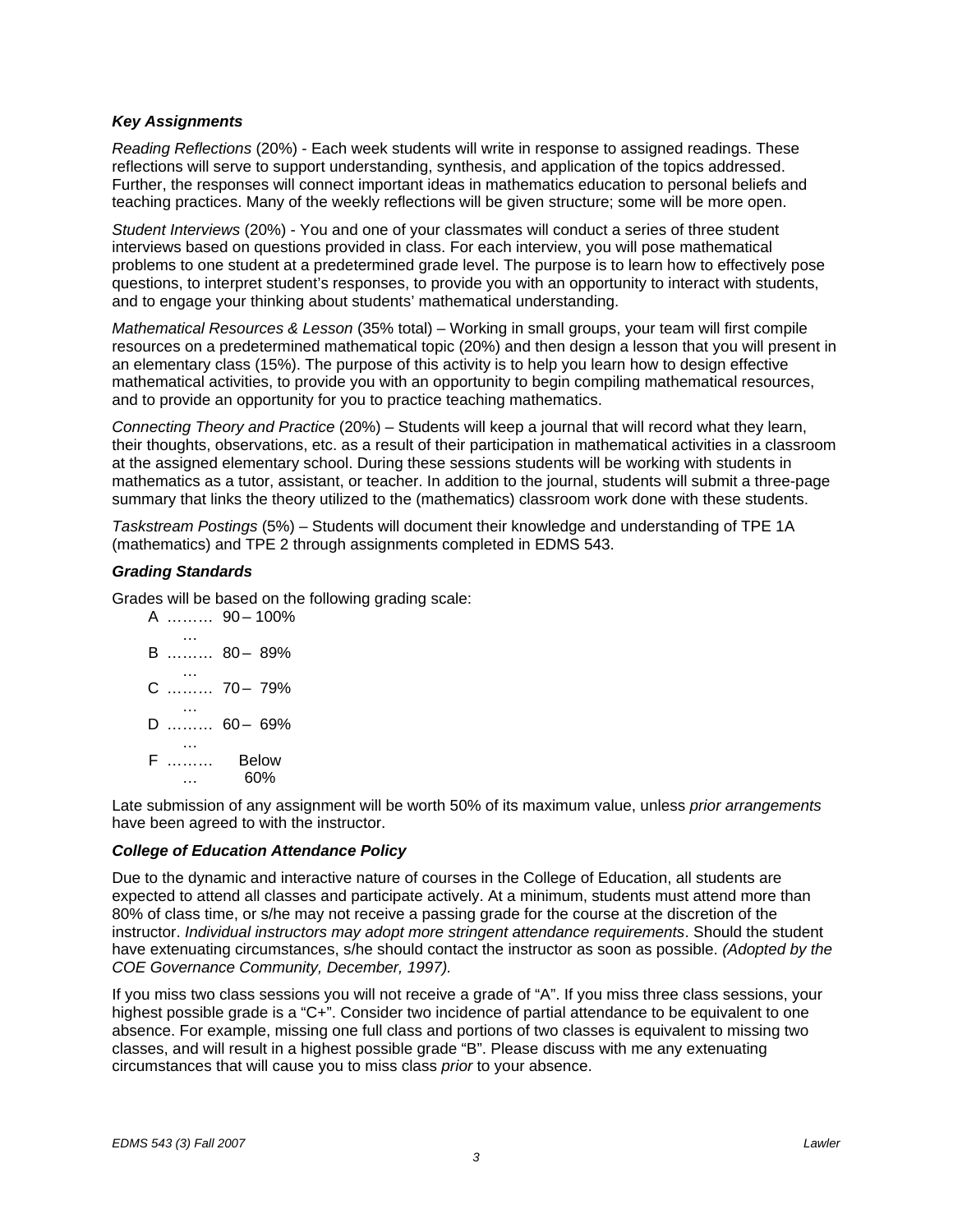# *All-University Writing Requirement*

All CSU students must demonstrate competency in writing skills as a requirement for graduation. At California State University San Marcos, students complete the graduation writing assessment through the All-University Writing Requirement. This requirement mandates that every course at the University must have a writing component of at least 2,500 words (approximately 10 pages).

The writing requirement for this course will be met through weekly and end-of-course writings, student interview reflections, and the creation of a lesson plan and mathematical resources.

### *Students with Disabilities Requiring Reasonable Accommodations*

Students with disabilities who require reasonable accommodations must be approved for services by providing appropriate and recent documentation to the Office of Disable Student Services (DSS). This office is located in Craven Hall 5205, and can be contacted by phone at (760) 750-4905, or TTY (760) 750-4909. Students authorized by DSS to receive reasonable accommodations should meet with their instructor during office hours or, in order to ensure confidentiality, in a more private setting.

# *CSUSM Academic Honesty Policy*

"Students will be expected to adhere to standards of academic honesty and integrity, as outlined in the Student Academic Honesty Policy. All written work and oral presentation assignments must be original work. All ideas/materials that are borrowed from other sources must have appropriate references to the original sources. Any quoted material should give credit to the source and be punctuated with quotation marks.

Students are responsible for honest completion of their work including examinations. There will be no tolerance for infractions. If you believe there has been an infraction by someone in the class, please bring it to the instructor's attention. The instructor reserves the right to discipline any student for academic dishonesty in accordance with the general rules and regulations of the university. Disciplinary action may include the lowering of grades and/or the assignment of a failing grade for an exam, assignment, or the class as a whole."

Incidents of Academic Dishonesty will be reported to the Dean of Students. Sanctions at the University level may include suspension or expulsion from the University.

*Plagiarism:* As an educator, it is expected that each student will do his/her own work, and contribute equally to group projects and processes. Plagiarism or cheating is unacceptable under any circumstances. If you are in doubt about whether your work is paraphrased or plagiarized see the Plagiarism Prevention for Students website http://library.csusm.edu/plagiarism/index.html. If there are questions about academic honesty, please consult the University catalog.

# *Use of Technology*

Students are expected to demonstrate competency in the use of various forms of technology (i.e. word processing, electronic mail, WebCT6, use of the Internet, and/or multimedia presentations). Specific requirements for course assignments with regard to technology are at the discretion of the instructor. Keep a digital copy of all assignments for use in your teaching portfolio. All assignments will be submitted online, and some will be submitted in hard copy as well. Details will be given in class.

# *Electronic Communication Protocol*

Electronic correspondence is a part of your professional interactions. If you need to contact the instructor, e-mail is often the easiest way to do so. It is my intention to respond to all received e-mails in a timely manner. Please be reminded that e-mail and on-line discussions are a very specific form of communication, with their own nuances and etiquette. For instance, electronic messages sent in all upper case (or lower case) letters, major typos, or slang, often communicate more than the sender originally intended. With that said, please be mindful of all e-mail and on-line discussion messages you send to your colleagues, to faculty members in the College of Education, or to persons within the greater educational community. All electronic messages should be crafted with professionalism and care.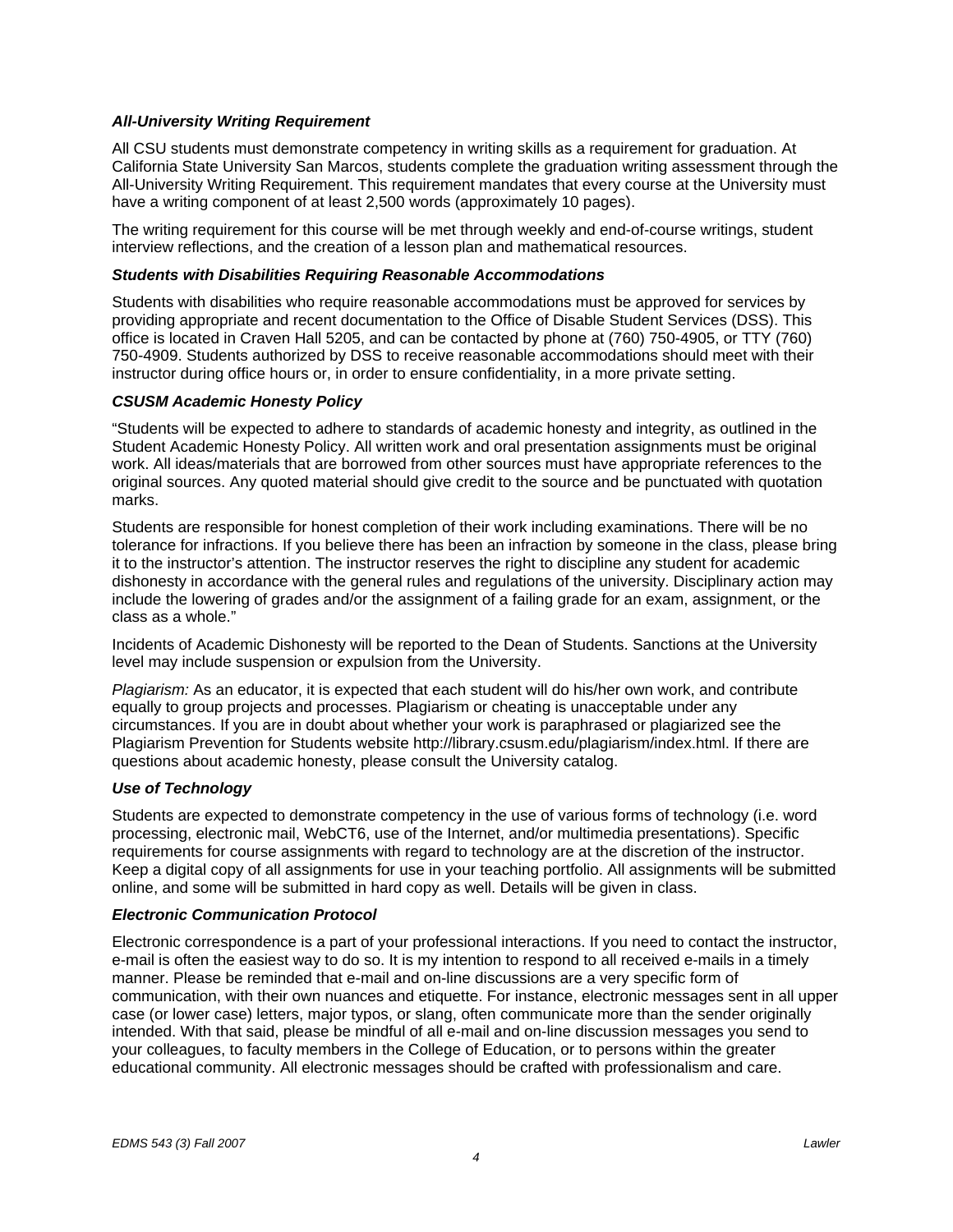Things to consider:

- Would I say in person what this electronic message specifically says?
- How could this message be misconstrued?
- Does this message represent my highest self?
- Am I sending this electronic message to avoid a face-to-face conversation?

In addition, if there is ever a concern with an electronic message sent to you, please talk with the author in person in order to correct any confusion.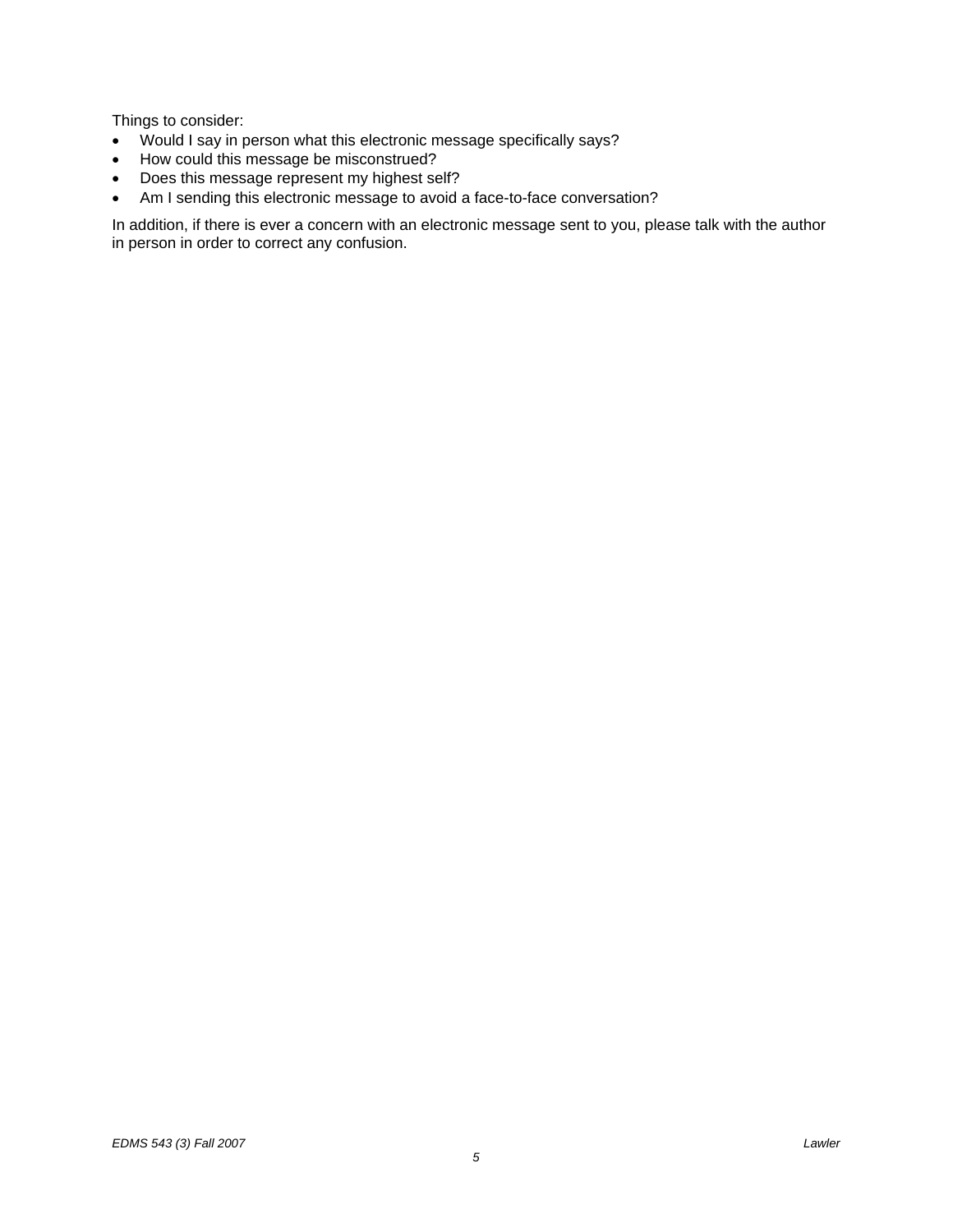| PART 1:<br><b>LANGUAGE STRUCTURE AND</b><br><b>FIRST- AND SECOND-LANGUAGE</b><br><b>DEVELOPMENT</b>                                                | PART 2:<br><b>METHODOLOGY OF BILINGUAL,</b><br><b>ENGLISH LANGUAGE DEVELOPMENT,</b><br>AND CONTENT INSTRUCTION                    | PART 3:<br><b>CULTURE AND</b><br><b>CULTURAL DIVERSITY</b>                                          |
|----------------------------------------------------------------------------------------------------------------------------------------------------|-----------------------------------------------------------------------------------------------------------------------------------|-----------------------------------------------------------------------------------------------------|
| I. Language Structure and Use:<br><b>Universals and Differences</b><br>(including the structure of English)                                        | I. Theories and Methods of<br><b>Bilingual Education</b>                                                                          | I. The Nature of Culture                                                                            |
| The sound systems of language<br>А.<br>(phonology)                                                                                                 | Foundations<br>А.                                                                                                                 | Definitions of culture<br>А.                                                                        |
| Word formation (morphology)<br>В.                                                                                                                  | Organizational models: What works<br>В.<br>for whom?                                                                              | Perceptions of culture<br>В.                                                                        |
| Syntax<br>C.                                                                                                                                       | Instructional strategies<br>C.                                                                                                    | C.<br>Intra-group differences (e.g., ethnicity,<br>race, generations, and micro-cultures)           |
| Word meaning (semantics)<br>D.                                                                                                                     | II. Theories and Methods for<br><b>Instruction In and Through English</b>                                                         | D. Physical geography and its effects on<br>culture                                                 |
| Language in context<br>Ε.                                                                                                                          | Teacher delivery for both English<br>А.<br>language development and content<br>instruction                                        | Cultural congruence<br>Е.                                                                           |
| Written discourse<br>F.                                                                                                                            | Approaches with a focus on English<br>В.<br>language development                                                                  | II. Manifestations of Culture: Learning<br><b>About Students</b>                                    |
| Oral discourse<br>G.                                                                                                                               | C.<br>Approaches with a focus on content<br>area instruction (specially designed<br>academic instruction delivered in<br>English) | What teachers should learn about their<br>А.<br>students                                            |
| Nonverbal communication<br>н.                                                                                                                      | <b>D.</b> Working with paraprofessionals                                                                                          | В.<br>How teachers can learn about their<br>students                                                |
| Language Change<br>L.                                                                                                                              |                                                                                                                                   | C. How teachers can use what they learn<br>about their students (culturally<br>responsive pedagogy) |
| II. Theories and Factors in First- and<br><b>Second-Language Development</b>                                                                       | III. Language and Content Area<br><b>Assessment</b>                                                                               | <b>III. Cultural Contact</b>                                                                        |
| Historical and current theories and<br>А.<br>models of language analysis that have<br>implications for second-language<br>development and pedagogy | Purpose<br>Α.                                                                                                                     | Concepts of cultural contact<br>А.                                                                  |
| <b>B.</b> Psychological factors affecting first- and<br>second-language development                                                                | Methods<br>В.                                                                                                                     | В.<br>Stages of individual cultural contact                                                         |
| C. Socio-cultural factors affecting first- and<br>second-language development                                                                      | C.<br>State mandates                                                                                                              | C.<br>The dynamics of prejudice                                                                     |
| Pedagogical factors affecting first- and<br>D.<br>second-language development                                                                      | <b>D.</b> Limitations of assessment                                                                                               | D.<br>Strategies for conflict resolution                                                            |
| Political factors affecting first- and<br>Е.<br>second-language development                                                                        | Е.<br><b>Technical concepts</b>                                                                                                   | IV. Cultural Diversity in<br>U.S. and CA                                                            |
|                                                                                                                                                    |                                                                                                                                   | Historical perspectives<br>Α.                                                                       |
|                                                                                                                                                    |                                                                                                                                   | Demography<br>В.                                                                                    |
|                                                                                                                                                    |                                                                                                                                   | Migration and immigration<br>С.                                                                     |

 *6*